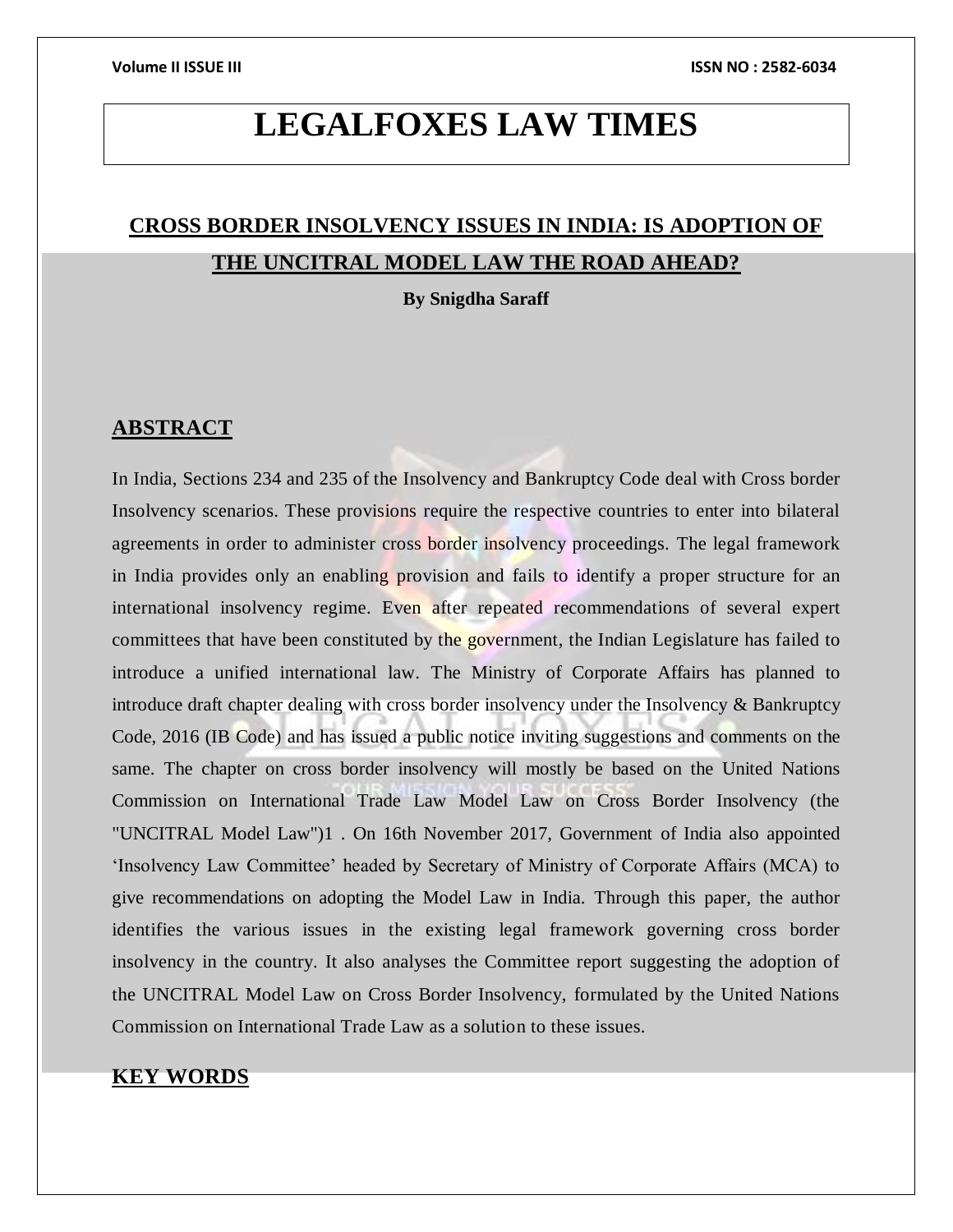UNCITRAL Model Law, Corporate Debtor, Insolvency, Jurisdiction

# **RESEARCH QUESTIONS**

- 1. What are the issues in the existing legal framework dealing with cross border insolvency in India?
- 2. Whether the adoption of the UNCITRAL Model Law on Cross Border Insolvency address those issues?
- 3. What are the benefits of adopting the UNCITRAL Model Law on Cross Border Insolvency over the existing legal framework?

# **RESEARCH METHODOLOGY**

In order to answer the research questions, the researcher adopted the doctrinal method. The researcher examined the existing legislations and scholarly articles and journal publications along with a few judgments of various high courts and the Supreme Court.

# **CHAPTERS OF THE PAPER**

### **1. INTRODUCTION**

 $\overline{a}$ 

With rapid globalization and increasing foreign trade, many corporate entities tend to have businesses in several countries. As a result, their assets, debtors, creditors etc., are spread across different countries. This increases the risk of cross border insolvencies. $<sup>1</sup>$ </sup> Insolvency refers to a situation where a financial debtor is unable to pay the debt owed by him. When a corporate entity has transactions in multiple countries, scenarios of insolvency may arise in various circumstances. These include situations where an Indian entity has both foreign as well as domestic creditors and is holding assets both in India and overseas; situations where the Indian entity has foreign subsidiaries and has guaranteed debts of such a subsidiary. Another situation arises where a foreign entity has foreign creditors who hold

<sup>1</sup> Neil Cooper and Rebecca Jarvis, "Recognition and Enforcement of Cross-Border Insolvency", (John Wiley & Sons 1996). A "truism of a free market economy is that there will be insolvencies"; Kent Anderson, "The Cross-border Insolvency Paradigm : A Defense of the Modified Universal Approach Considering the Japanese Experience", (2000) 21 U. Pa. J. Int'l Econ. L. 679.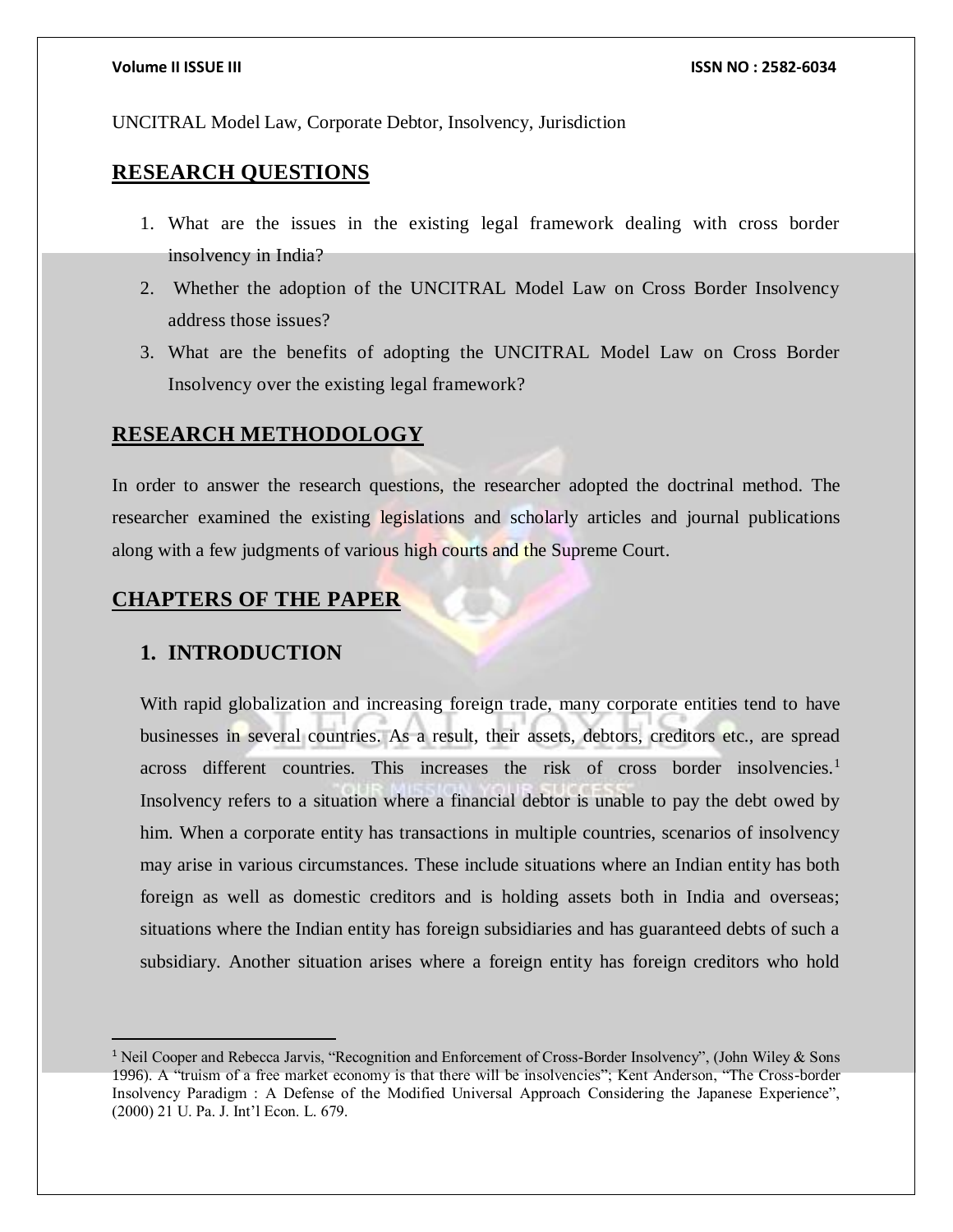assets in India.<sup>2</sup> Keeping in mind all these possible scenarios and rapid globalisation, it is widely accepted that there is a need for a uniform law and insolvency related rules across several nations. Co-operation of local authorities in international insolvency proceedings, help in protecting the rights of creditors and debtors and ensure just administration.<sup>3</sup>

Cross border Insolvency laws deal with answering three major questions: who has jurisdiction to administer the process, which laws should be applied and how the judgements are to be enforced? Cross-border insolvencies generate obvious coordination and governance difficulties. The fundamental issue which is the presence of assets, claims, and creditors in several jurisdictions , is amplified by the existence of complex, multinational enterprises working through corporate structures in various jurisdictions across the world. At whatever point there is a cross-border insolvency issue, these fundamental queries may emerge. Should the organization's undertakings be managed under a solitary worldwide regime, or would it be advisable for them to be managed piecemeal, jurisdiction by jurisdiction? In the event that there is to be a single worldwide regime, from which jurisdiction, and under which law, will it be actualized? Which law shall be applied for the distribution of assets, the law of the country in which those assets are situated or some other law, for example, that where the company was incorporated?

As of now, India does not have a clear legal framework to manage cross border insolvency and the Ministry of Corporate Affairs intends to introduce a draft chapter on cross border insolvency under the Insolvency & Bankruptcy Code, 2016 (IB Code) as it has issued a public notice welcoming suggestions and comments on the same. The chapter on cross border insolvency would be generally based on the United Nations Commission on International Trade Law Model Law on Cross Border Insolvency (the "UNCITRAL Model Law").

### **2. LEGAL FRAMWORK IN INDIA**

<sup>&</sup>lt;sup>2</sup> Ran Chakrabarti, KEY ISSUES IN CROSS-BORDER INSOLVENCY, , Vol. 30, No. 2, National Law School of India Review , 119-135, (2018).

<sup>3</sup> World Bank, Principles and Guidelines for Effective Insolvency and Creditor Rights Systems, April 2001.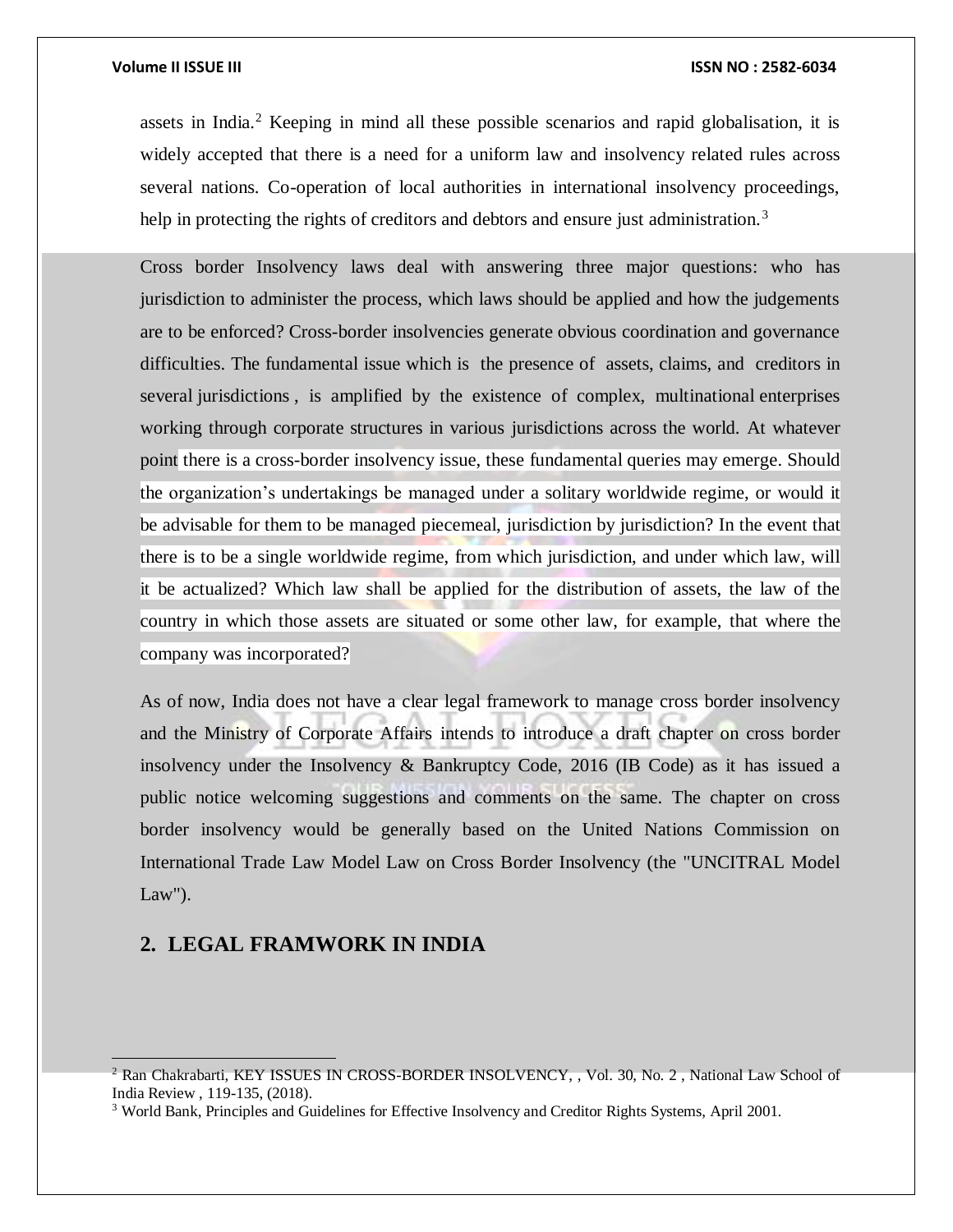### **Volume II ISSUE III ISSN NO : 2582-6034**

The Insolvency and Bankruptcy Code, 2016<sup>4</sup> is the law governing cross border insolvency in India. Section 234 of the Code enables the Central Government to enter into bilateral agreements with nations to determine disputes relating to cross border insolvency. Central Government can make any agreements with the foreign country to start with the insolvency proceedings. Central Government will do so with those nations with which there are reciprocal arrangements.<sup>5</sup> Section 235 enables the Hon'ble Adjudicating Authority to issue letter to the court of such nation with whom the bilateral agreement has been signed. This application ought to be addressed to the relevant authority that is an adjudicating body in a specific country to provide for evidence in relation to assets of the debtor in country. This application can only be sent to the countries having reciprocal arrangements with India. <sup>6</sup>

For foreign proceedings to be recognized in India, Civil Procedure Code, 1908<sup>7</sup> is applicable along with the principles that have been developed in English common Law. Section 44A of the Code of Civil Procedure of 1908, allows the Indian courts to implement the orders passed by non-Indian courts in "reciprocating territories". A country would be considered a reciprocating territory if it was declared by the Government of India through publication in the Official Gazette.<sup>8</sup>

The existing legislative framework is not sufficient to deal with situations like parallel proceedings, coordination, cooperation etc, and different agreement have to be made with different countries which leads to complexity. A model and common approach for all the Countries is required to have hassle free solutions. These provisions are inadequate and insufficient and face various challenges. It fails to address the issue when there are assets and creditors in countries with which there is no reciprocal agreement. It does not address matters with respect to assets which are in jurisdictions where a reciprocal arrangement exist with one country and absent in another. It does not provide for a fair, transparent, certain and predictable process. Moreover, it is inconsistent with the International best practices.

<sup>4</sup> Insolvency and bankruptcy Code, 2016, No. 31, Acts of Parliament,2016 (India).

 $<sup>5</sup>$  Section 234, Insolvency and bankruptcy Code, 2016, No. 31, Acts of Parliament, 2016 (India).</sup>

<sup>6</sup> Section 235, Insolvency and bankruptcy Code, 2016, No. 31, Acts of Parliament, 2016 (India).

<sup>7</sup> Civil Procedure Code, 1908, No. 5, Acts of Parliament, 1908 (India).

<sup>&</sup>lt;sup>8</sup> Section 44A, Civil Procedure Code, 1908, No. 5, Acts of Parliament, 1908 (India).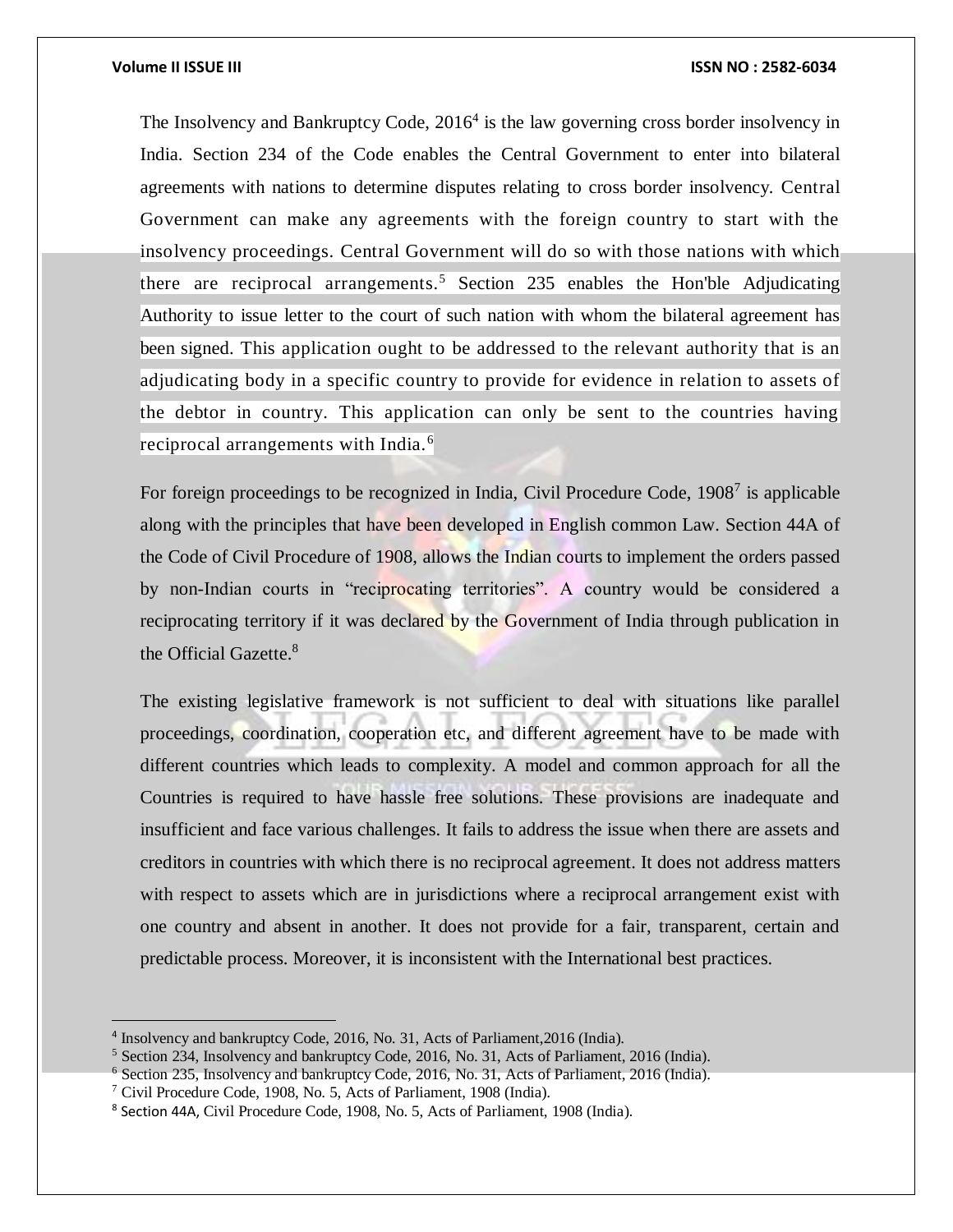An Insolvency Law Committee<sup>9</sup>, headed by the Secretary of Ministry of Corporate Affairs, had been appointed by the Government of India on November 16, 2017 for reviewing the implementation of the Insolvency and Bankruptcy Code, 2016. The Committee was also required to give recommendations on the adoption of the UNCITRAL Model Law on Cross Border Insolvency, 1997.

In its report dated 16 October 2018, the committee recommended the adoption of the Model Law with necessary modifications. It proposed a draft Cross Border Insolvency legislation that would go into the IB Code. The proposed law included provisions relating to few key components like access of foreign representatives and creditors to the Adjudicating Authority, Recognition of Foreign Proceedings, Co-operation with foreign Courts in which concurrent proceedings are being carried out, etc.<sup>10</sup>

### **3. MAJOR ISSUES**

 $\overline{a}$ 

Cross border Insolvency is subject to countless problems. The main reason behind these problems is the lack of a comprehensive cross border insolvency framework.

If insolvency proceedings are subject to the governance of the laws of multiple jurisdictions, it leads to conflict of laws, as a result of which issues arise. These issues include recognition and enforcement of foreign judicial decisions, recognition of interests of foreign creditors and variations in the applicable laws on disposal of the debtor's assets.<sup>11</sup>

A significant part of the academic debate over the method to be adopted to deal with international insolvencies revolves around the discussion of two contending theories: universalism and territorialism. The essence of territorialism is that local assets are utilized to satisfy local creditors in local proceedings with little regard for proceedings or parties somewhere else. Conversely, the point of universalism is to provide a single forum applying a single legal regime to all aspects of a debtor's affairs on a worldwide basis.

<sup>9</sup> Report of Insolvency Law Committee on Cross Border Insolvency, October 2018.

<sup>&</sup>lt;sup>10</sup> Himanshu Handa, Orchestrating the UNCITRAL Model Law on Cross-Border Insolvency in India, 2018 IJLMH Volume 1, Issue 5 | ISSN: 2581-5369.

<sup>&</sup>lt;sup>11</sup> MOHAN, S. Chandra. Cross-border Insolvency Problems: Is the UNCITRAL Model Law the Answer?. (2012). International Insolvency Review. 21, (3), 199-223.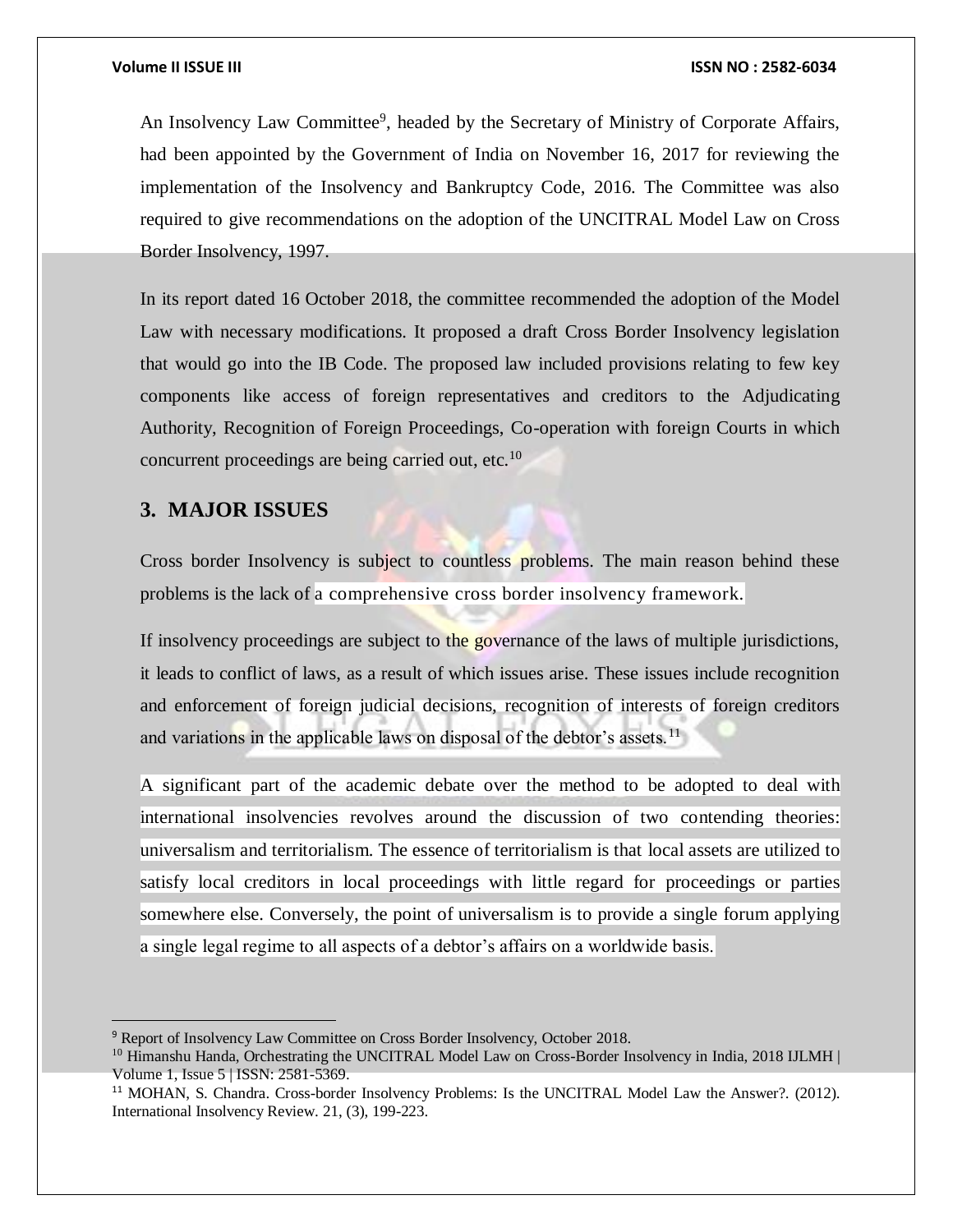$\overline{a}$ 

As the name suggests, Universalism allows insolvency proceedings to be universally recognised in all those states in which the Debtor has dealings. Territorial Approach on the other hand, grants exclusive jurisdiction to each State over the insolvency of a particular Debtor.

The principle of Universalism has been propounded by Lord Hoffman in various cases. It recommends that there ought to be a unitary proceeding for bankruptcy in the bankrupt's home jurisdiction that will apply universally to all the bankrupts assets and will receive worldwide recognition. The object behind this principle is that a creditor must suffer a disadvantage merely because he lives in a jurisdiction where there are fewer assets or more creditors. Universalists encourage the judges to follow modified universalism and interpret Model Law enactments in way that approximates to universalism's ideal "one court, one law" approach.<sup>12</sup>

In Galbraith v. Grimshaw<sup>13</sup>, the English Court held that there ought to be only one universal process for the distribution of a bankrupt's property and where that process was pending somewhere else, the English Courts ought not let the actions within its jurisdiction interfere with that process.

Professor Westbrook, a recognized American scholar, and others argue that universalism is fundamentally the best long haul answer to cross-border insolvency. He contends for the application of what he has called modified universalism. Under this approach, the underlying premise is that all the assets of the debtor should be collected and distributed on a worldwide basis in a single proceeding. However, the application of universalism is not automatic but, rather, is reliant on the local court being satisfied that the main proceedings are fair. Modified universalism is "modified" on the grounds that it grants local courts the power to evaluate the foreign law and the foreign courts before deferring to a main proceeding.

The UNCITRAL Model Law on Cross Border Insolvency has been recognized as an embodiment of "modified universalism". The Model Law accommodates a Universalist

 $12$  A K Sikri, CROSS BORDER INSOLVENCY: COURT-TO-COURT COOPERATION, Journal of the Indian Law Institute, Vol. 51, No. 4 (OCTOBER-DECEMBER 2009), pp. 467-493. <sup>13</sup> Galbraith v. Grimshaw, AC 508 (1910).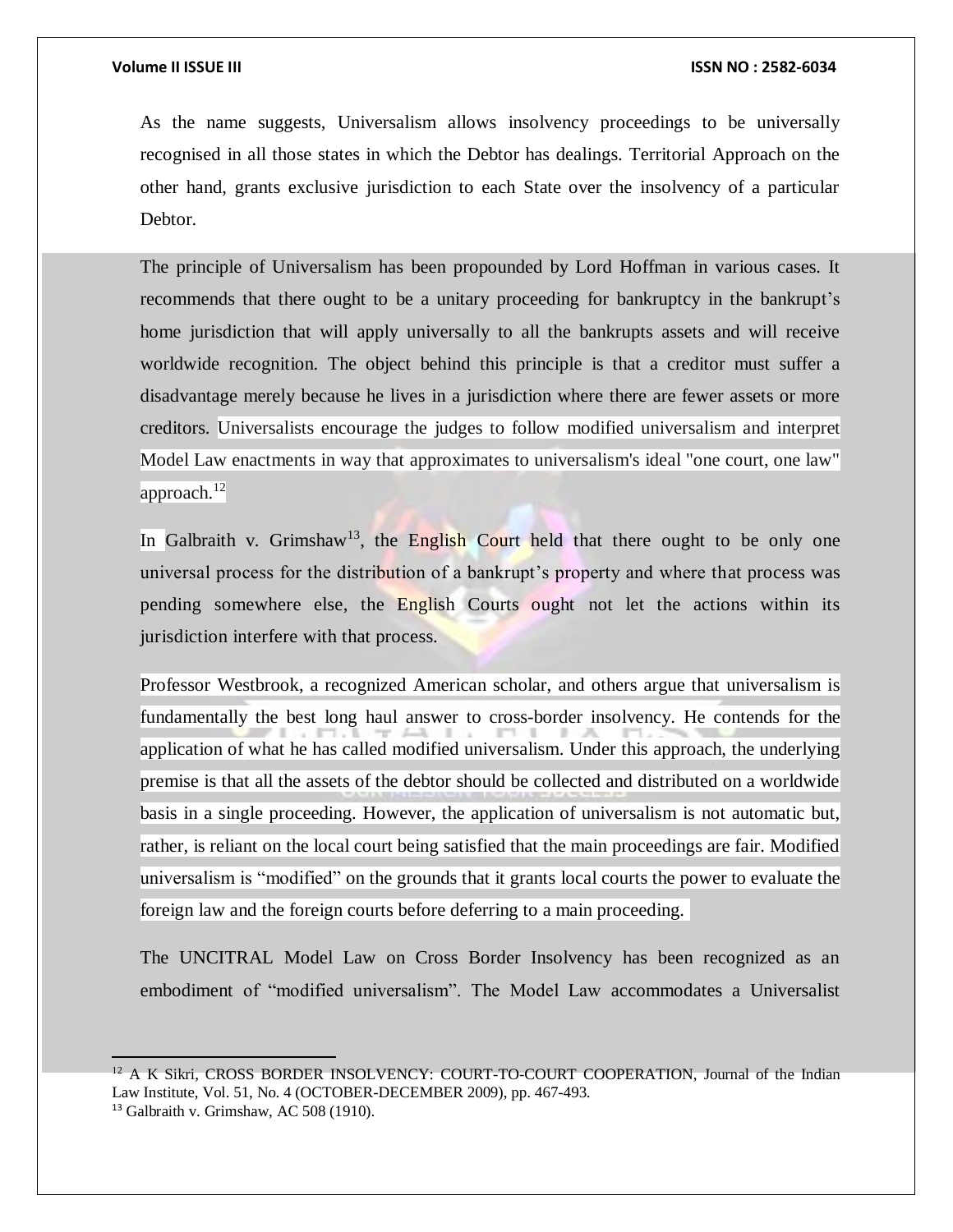### **Volume II ISSUE III ISSN NO : 2582-6034**

framework for fair and efficient administration of cross border insolvencies in a single forum governed by a single law.<sup>14</sup>

The option in contrast to the universalist approach is a territorialism, which leads to a multiplicity of insolvency administrations in whatever jurisdictions the insolvent debtor has assets. Universalism, as advanced under the Model Law is intended to promote the objectives of the creditors as a whole yet not to the degree that the interests of local creditors are sacrificed, which are expressly protected.

The principle of universalism in cross border insolvency promotes the efficiency in insolvency administrations and greater cooperation across jurisdictions. An efficient administration will ordinarily prompt better outcomes for the creditors. There is scholarly consensus that universalism is an ideal framework for managing cross border insolvencies in a global market setting. The Model Law is neutral which makes it palatable for the countries to adopt. It is accepted that repeated transactions between enacting states will acclimate courts to cooperation among universalist lines.

Both Universalism and Territorialism have their advantages and disadvantages and as a result, most of the States have ended up adopting a stance somewhere in between the two extremes, known as modified Universalism or the hybrid approach in which jurisdictions try and work out the most relevant center for conducting the proceedings along with cooperation from other jurisdictions in relation to assets that are located there.

Indian insolvency laws do not have any extra-territorial jurisdiction, nor do they recognize the jurisdiction of foreign courts in respect of the branches of foreign companies operating in India. Accordingly, if a foreign company is taken into liquidation outside India, its Indian business will be treated as a separate matter and will not be automatically affected unless an application is filed before an insolvency court for the winding-up of its branches in India.<sup>15</sup>

## **4. THE JET AIRWAYS CASE**

<sup>&</sup>lt;sup>14</sup> Ran Chakrabarti, KEY ISSUES IN CROSS-BORDER INSOLVENCY, National Law School of India Review, Vol. 30, No. 2 (2018), pp. 119-135.

<sup>&</sup>lt;sup>15</sup> A K Sikri, CROSS BORDER INSOLVENCY: COURT-TO-COURT COOPERATION, Journal of the Indian Law Institute, Vol. 51, No. 4 (OCTOBER-DECEMBER 2009), pp. 467-493.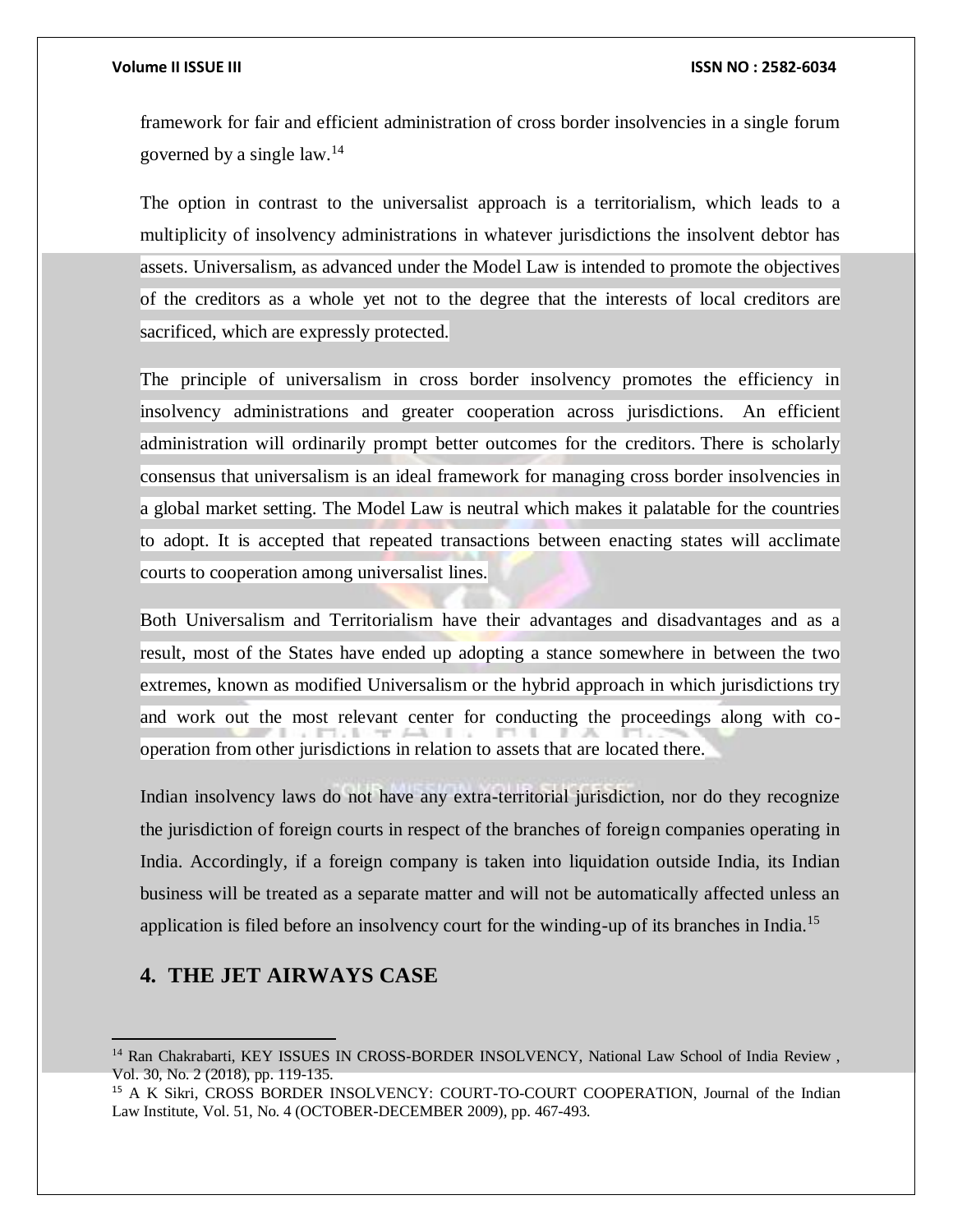### **Volume II ISSUE III III ISSUE III ISSN NO** : **2582-6034**

 $\overline{a}$ 

In the Corporate Insolvency Resolution Process (CIRP) of *Jet Airways (India) Ltd*. <sup>16</sup>, the issue came up for discussion on the validity and priority of the **Insolvency proceedings** being conducted at a country outside India, where the CIRP for Jet Airways is already initiated under Indian Insolvency Code, 2016. Jet Airways has properties in India and outside India too. At the point where CIRP against Jet Airways started under the Code in India where Registered Office of the 'Corporate Debtor' is situated and similar proceedings were already started at Netherland, where the Regional Hub of the 'Corporate Debtor' is situated. In Netherland, Jet Airways was declared bankrupt in response to a complaint filed by two European creditors where a Dutch court administrator is appointed who approached its Indian counterpart for access to the financials as well as assets of the Corporate Debtor. When Mumbai bench of NCLT vide its Order dated  $20<sup>th</sup>$  June, 2019 declared the overseas bankruptcy proceedings against Jet Airway as null and void, the Dutch Court Administrator filed a petition at NCLAT against the order of the Mumbai NCLT.

NCLAT directed the Indian Resolution Professional to enter into arrangement with the Dutch court administrator on the terms agreed by him and put the draft agreement before NCLAT for consideration. NCLAT likewise directed COC to cooperate with the Indian Resolution Professional, in this regard. After various hearings, it was finally decided by NCLAT that the Dutch court administrator will have right to attend COC meetings though he cannot vote thereat. It denied the COC's stand of objecting the Dutch court administrator to participate in COC meeting stating that COC has no role to play since the Agreement is reached between the Dutch court administrator and Indian Resolution Professional.

This case clearly exhibits that there is a requirement for adopting and implementing provisions of the UNCITRAL Model Law on Cross Border Insolvency, 1997 by making the necessary amendments in Sections 234 and 235 of the Insolvency and Bankruptcy Code, 2016. This case focuses towards the fact that the judiciary has to investigate into the practical implementation of the existing legal provisions in the country. NCLAT endeavoured to provide a balanced solution by permitting participation of the Dutch Court administrator in COC meeting and at the same time restricting him from transferring the property in his possession till the matter is decided.

<sup>&</sup>lt;sup>16</sup> State Bank of India and Ors. Vs. Jet Airways (India) Limited, 151 CLA 507, (2019).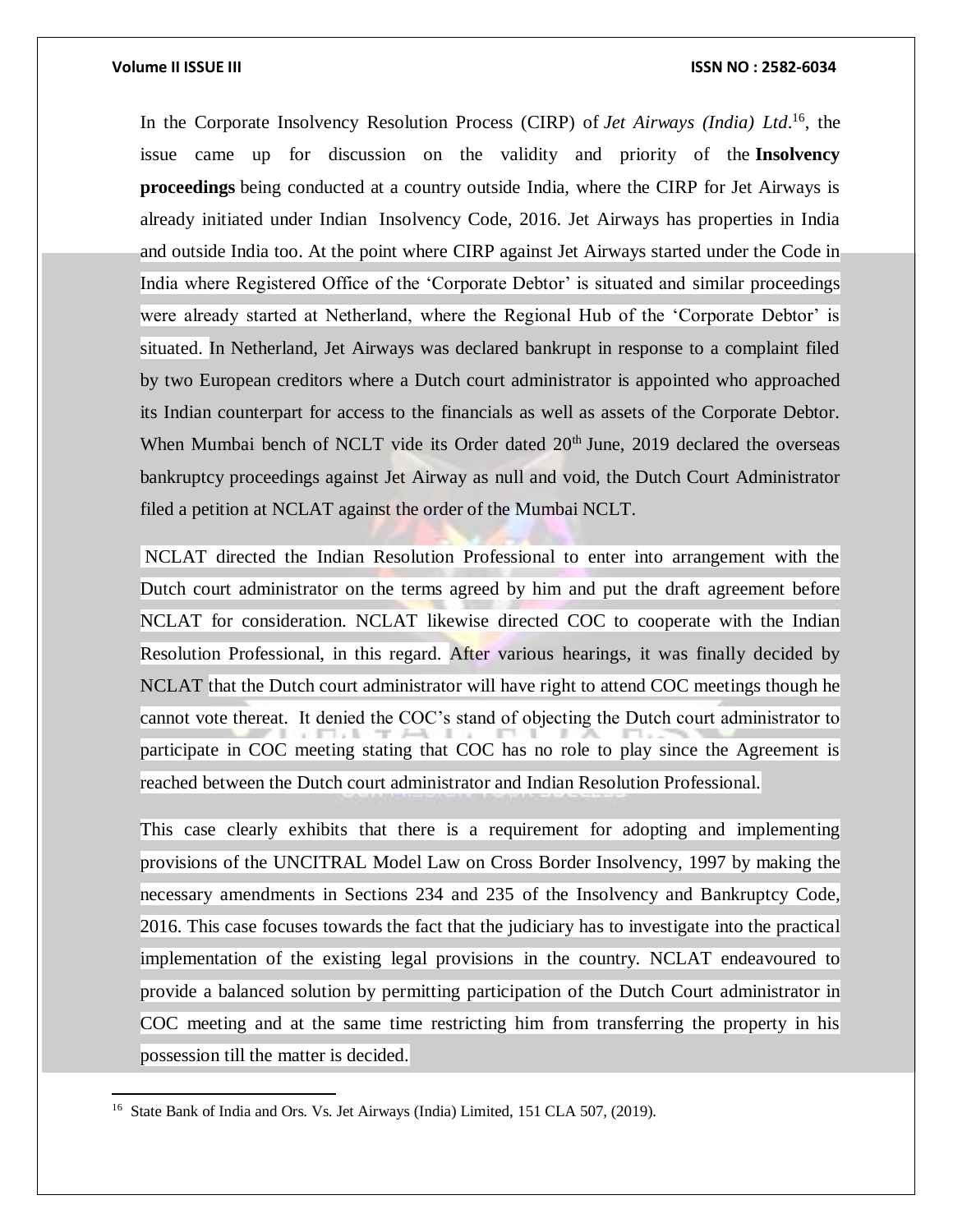### **5. UNCITRAL MODEL LAW**

The UNCITRAL Model Law on Insolvency and Bankruptcy<sup>17</sup> is a broad framework for managing cross border insolvency issues. The Model Law has been established by the United Nations Commission on International Trade Law. The Model Law gives a mechanism to co-ordinate cross border insolvencies. It is intended to be adopted by nations and is not a treaty. It accommodates co-operation between courts, fair and efficient proceedings and means to ensure that the interest of all parties including domestic as well as foreign creditors, is protected.

The UNCITRAL Model Law sets out the principle of "center of main interest" or 'COMI' which is applied for deciding where the main proceeding should be commenced. The principle suggests that COMI is the seat of a corporate entity's significant and major stakes, whether in terms of control, the location of its assets or its significant operations. It is dictated by factors which are both objective and ascertainable by third parties, especially creditors and potential creditors.<sup>18</sup> The courts generally consider other factors, such as the location of the debtor's primary assets; location of the debtor's headquarters; the location of those who actually manage the debtor; the location of the majority of the debtor's creditors or of a majority of the creditors who might be affected by the case and the jurisdiction whose law would apply to most disputes.<sup>19</sup>

In the event that the COMI of an Indian debtor falls outside India, foreign main proceedings shall ensue in that jurisdiction, and the Insolvency and Bankruptcy Code, ceases to apply as it doesn't have extraterritorial effect. In consequence, the relief that was accessible to Indian creditors in that jurisdiction becomes subject to the laws of where the foreign main proceedings are initiated and the provision of the Code, shall be applicable, only in so far as it is consistent with or otherwise, at the discretion of the court in whose jurisdiction the foreign main proceedings are commenced. The UNCITRAL Model Law does not import the substantive law of the foreign system into the insolvency system of the enacting state, nor

<sup>17</sup> United Nations Commission on International Trade Law, Model Law on Cross Border Insolvency, http://www.uncitral.org/uncitral/en/uncitral\_texts/insolvency/1997Model.html.

<sup>18</sup> Stanford International Bank Ltd., In re, 2011 Ch 33 : (2010) 3 WLR 941 : 2010 Bus LR 1270 (at ¶56).

<sup>19</sup> SphinX, Ltd., In re, (2007) 371 BR 10 (SDNY 2007).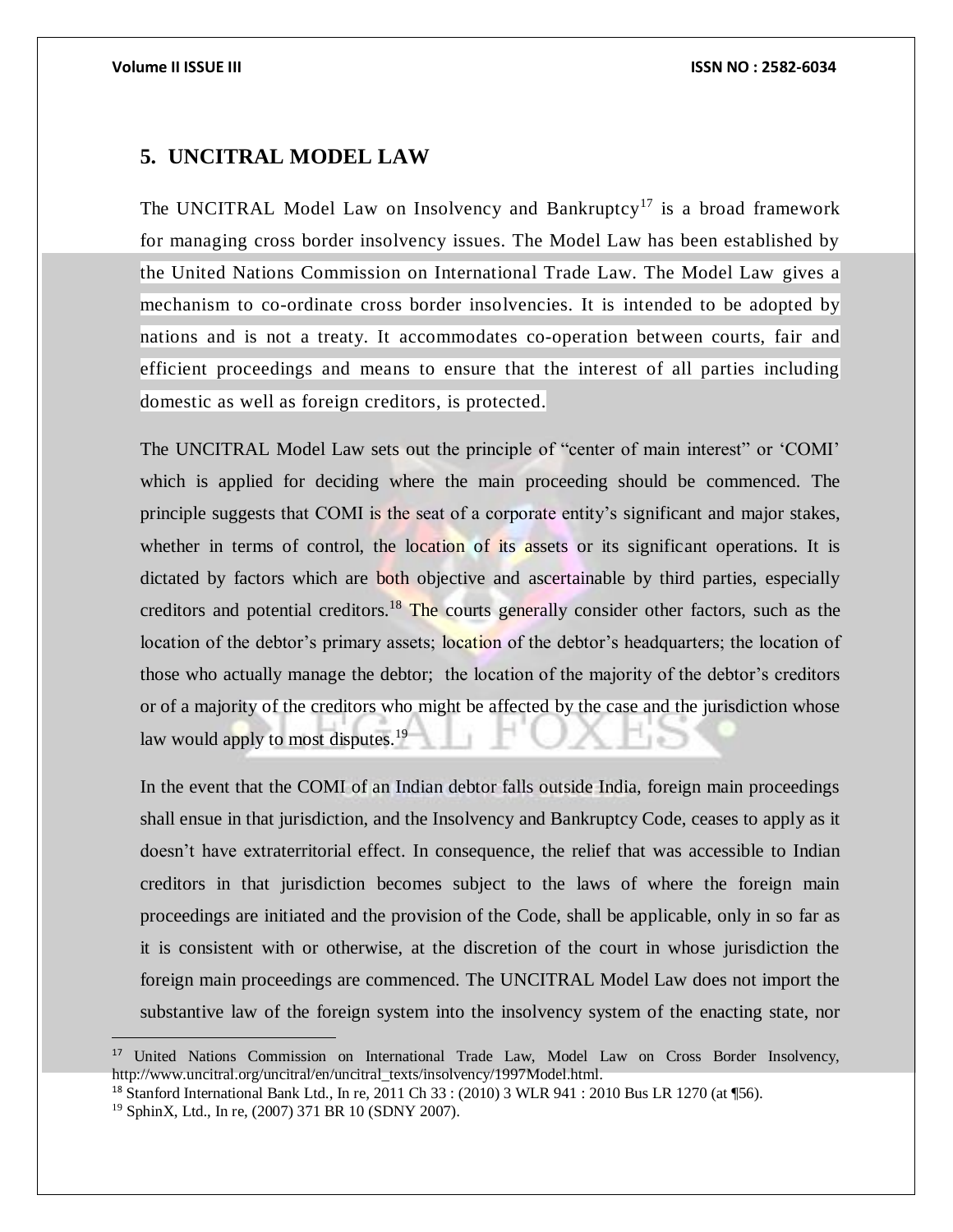does it apply the relief that would be available under the enacting state in any foreign proceedings. It does, however, grant recognition and assistance to foreign representatives of an insolvency resolution process in applying for interim relief and automatic stays, where available in that particular jurisdiction where such relief is sought.

The Model Law provides a framework for commencement of domestic insolvency proceedings, when a foreign insolvency proceeding has already commenced or vice versa. It also provides for coordination of two or more concurrent insolvency proceedings in different countries by encouraging cooperation between courts.

### **6. CONCLUSION**

There is pressing need to standardize the framework of cross border insolvency in India to have consonance with rapidly increasing foreign trade. The Model law tries to mitigate the repetitive issues by giving a straightforward, simple and realsitic legal framework. The goal is to execute a coherent, intelligible and efficient international legal system. It proposes four components to facilitate the cross-border insolvency resolution process access, recognition, relief and cooperation.

It intends to give access for the person administering a foreign insolvency proceeding to the courts of the enacting state; to provide a transparent regime for the right of foreign creditors to initiate, or partake in, an insolvency proceeding in the enacting state; permit courts in the enacting state to co-operate more effectively with foreign courts and foreign representatives involved in an insolvency matter; provide speedy access to foreign insolvency practitioners to the courts of enacting states to aid the prevention of the dissipation and transfer of assets out of the jurisdiction; and so on.

Adopting the UNICITRAL Model Law will aid in improving the ranking for ease of doing business, give priority to domestic proceeding, provide remedy in other jurisdictions for Indian creditors, serve as a mechanism of cooperation etc.

Adoption of the UNCITRAL Model Law with the necessary modifications would give the National Company Law Tribunal access to Corporate Insolvency Resolution Process that is being carried out in foreign courts, which would help in reducing the burden on the